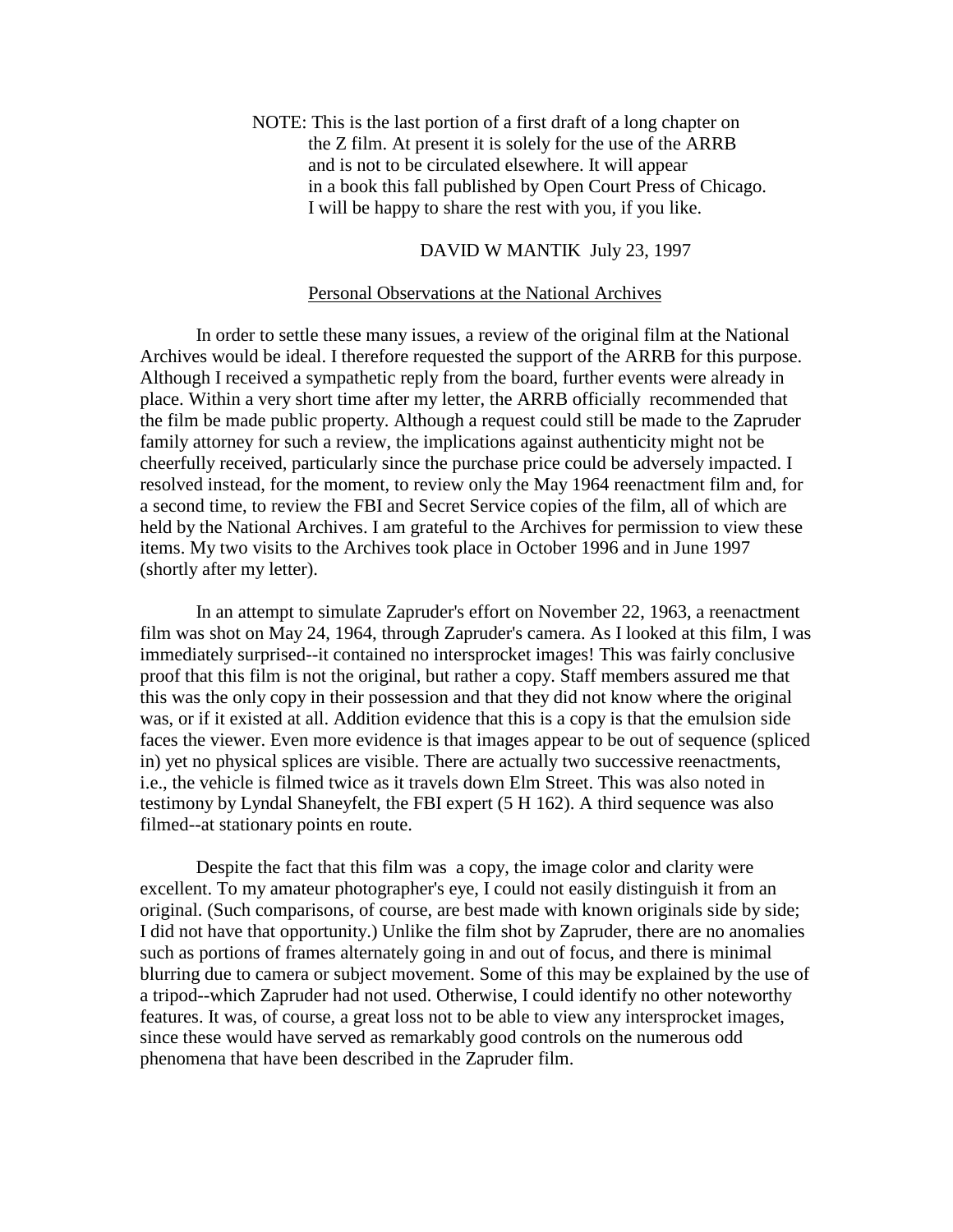There are two FBI copies and two SS copies of the film in the Archives. One SS copy is an excellent, with very good color and clarity. In the second the color is faded. The two FBI copies are likewise of inferior quality, with notable loss of color. These observations by themselves bear some discussion. Recall that three copies of the film were supposedly made at the Jamieson laboratory on November 22. Since they were all made at the same time, they should therefore be of similar quality--even after all this time. Based on this alone, only one of the above copies would seem to qualify as a first generation copy. The ARRB has indicated (letter to Noel Twyman, July 11, 1997; copy to me) that a third ("LIFE magazine") copy is in private hands but is in degraded condition. This would imply that the poorer quality SS version is considered a first generation copy, despite its differences from the better quality SS version.

But there is more information on this point. To my great surprise, I quickly saw that none of these four copies of the motorcade sequence contained any intersprocket images. Not only was this disappointing to me, since my anticipated controls were now missing, but I had expected to see them! This conclusion derives from a recent interview with Bruce Jamieson by Noel Twyman (*Bloody Treason*). Jamieson was at the laboratory on November 22; he reports that the three copies of the Zapruder film were made by a contact print process. Unlike an optical printer, this process should include all visual information that appears within the intersprocket area. Therefore, all such first generation copies should contain intersprocket images. If this is accepted, then it can be concluded that no first generation copies of the film have now been identified.

There is one possible explanation. If the contact printer included only one intersprocket area but not the second one, then the SS copies might be authentic. For this reason it would be most useful to locate the actual printer. One possible reason for excluding one intersprocket area would be to reserve it for the sound track.

*LIFE* magazine admitted to damaging frames Z-207 to 211 during its initial work. Later, however, Time-Life released these missing frames. They are reprinted by Thompson in his 1967 book (page 216). But these replacement frames contain no intersprocket images. Had intersprocket images been present, they would have provided overwhelming evidence that these images were also present on first generation copies. The fact that Time-Life released frames without intersprocket images merely raised a different question: did Time-Life deliberately withhold these, or had they been lost, or had there never been any intersprocket images?

The remainder of these copies revealed no more surprises. I did, however, search for--and find--the purported register mark on Z-28 that has been discovered by Roy Schaeffer near the center of the Elm Street. I did not make a thorough search for other such marks, as that would have been extremely time consuming and lay well beyond the scope of my goals for those visits.

According to Zapruder (FBI File #DL 89-43), he shot the first side of the film earlier and then had reversed it so that he would be ready to shoot the second side. The first few frames on the second side were taken in Dealey Plaza, before the motorcade arrived; the remainder of this side contains the motorcade. The first side, however, is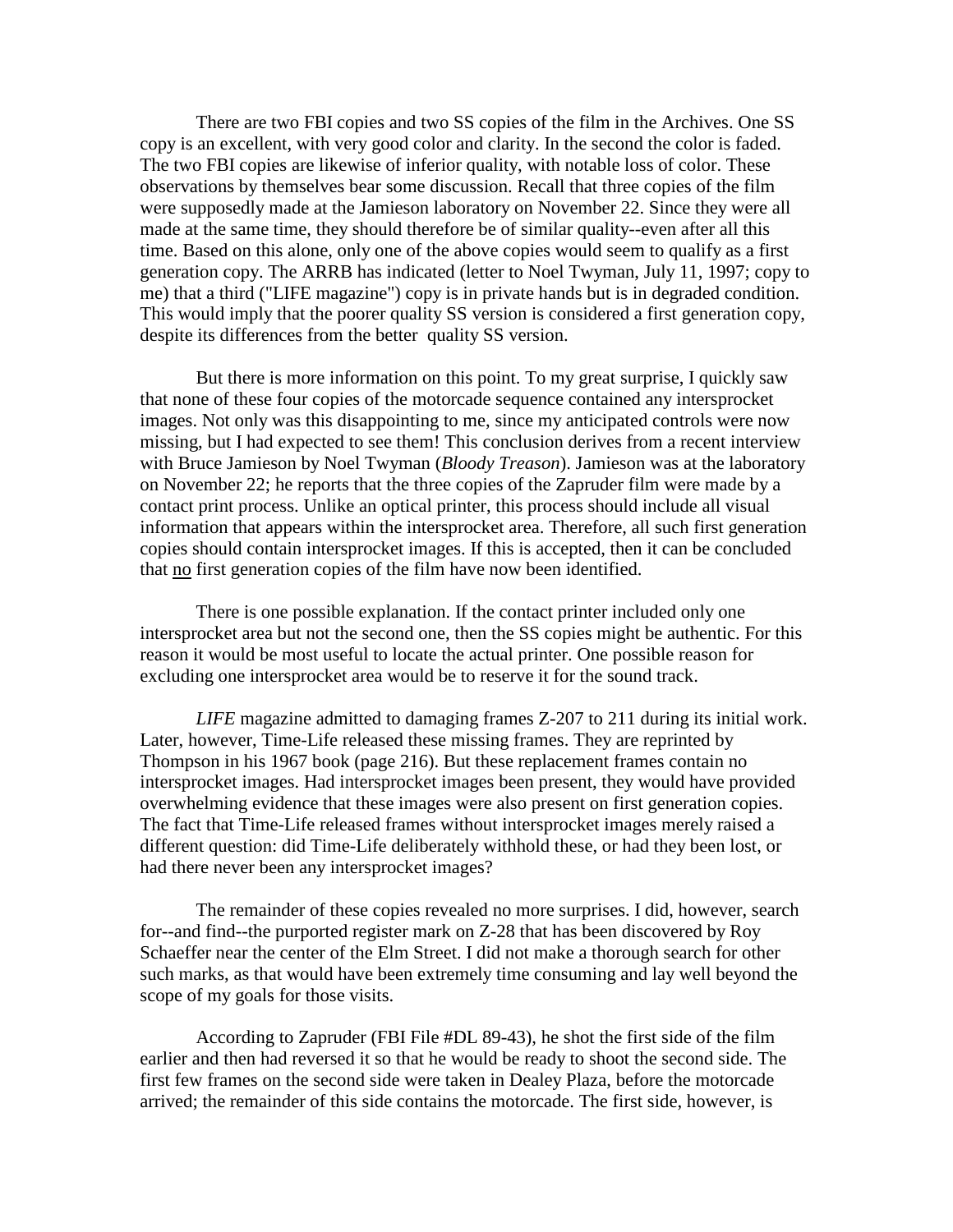present in the Archives and is full of images. To my delight, the intersprocket areas were all intact--including the left portion of the scene in the main image area. So, at last, some controls were available.

On this first track, I noted that there were two sets edge prints within the intersprocket area. One set was printed upside down and reversed, so that there could be no question about this conclusion. Furthermore, the phrase, "Processed in Nov 1963," appeared more than once across this area. So here was yet a third piece of evidence that the first generation copies must have included the intersprocket area, i.e., this sequence on the first track was obviously a copy (it had two sets of Kodak IDs, also called edge prints) and yet it did contain intersprocket images of scenes! Therefore, the first generation copy did include intersprocket images. Furthermore, the copy that I saw was made shortly after the original--the copying date was explicitly stated to be November 1963. What was still not completely certain was whether the first copy of the motorcade sequence had included the intersprocket area.

I also noticed that the quality of the intersprocket scenes (especially near the center of this small area) was similar to that of the projected (central) image. In fact, for the large majority of these frames, the color, clarity, contrast, and shading of the intersprocket image seemed indistinguishable from the adjacent projected image. This seemed true over the entire 32-33 feet (including leaders and splices without images) of film, for both indoor and outdoor sequences. This similarity is quite different from the intersprocket images of the motorcade in either the WC prints or in the slides housed in the National Archives. In these latter images, the intersprocket areas are distinctly darker- -almost uniformly so--than the central image. (I am grateful to David Lifton for first bringing this issue to my attention.) I am told by staff of the ARRB that the intersprocket area on the "original" film, on the other hand, shows less color intensity and seems more washed out.

I looked for anomalies in the intersprocket area (as discussed above for the motorcade sequence)--these also were not evident: no frame to frame alteration in resolution was seen, no missing portions of images, no blurring due to a hand held camera, no single and double images in the same area.

In the 16 frames immediately before the motorcade (Editor's note: see Pincher and Schaeffer) three figures are present. The central figure raises a hand to wave from just above the waist level to chin level in four frame intervals. In the last of these frames the hand was blurred. That would all seem compatible with a film speed of 18 fps. The blurring was especially interesting--particularly when compared to similar movements in the motorcade sequence where similar movements do not produce blurring (I've cite Jackie's hand above; also note the Brehm's clapping hands in Z-277 to 295.)

[need to check this on a better image]

Nearly all (possibly all) of the intersprocket images as published in the WC volumes and in the slides at the Archives contain an overlapping image in the upper onethird (approximately) of the intersprocket area. When visible, each such image seems to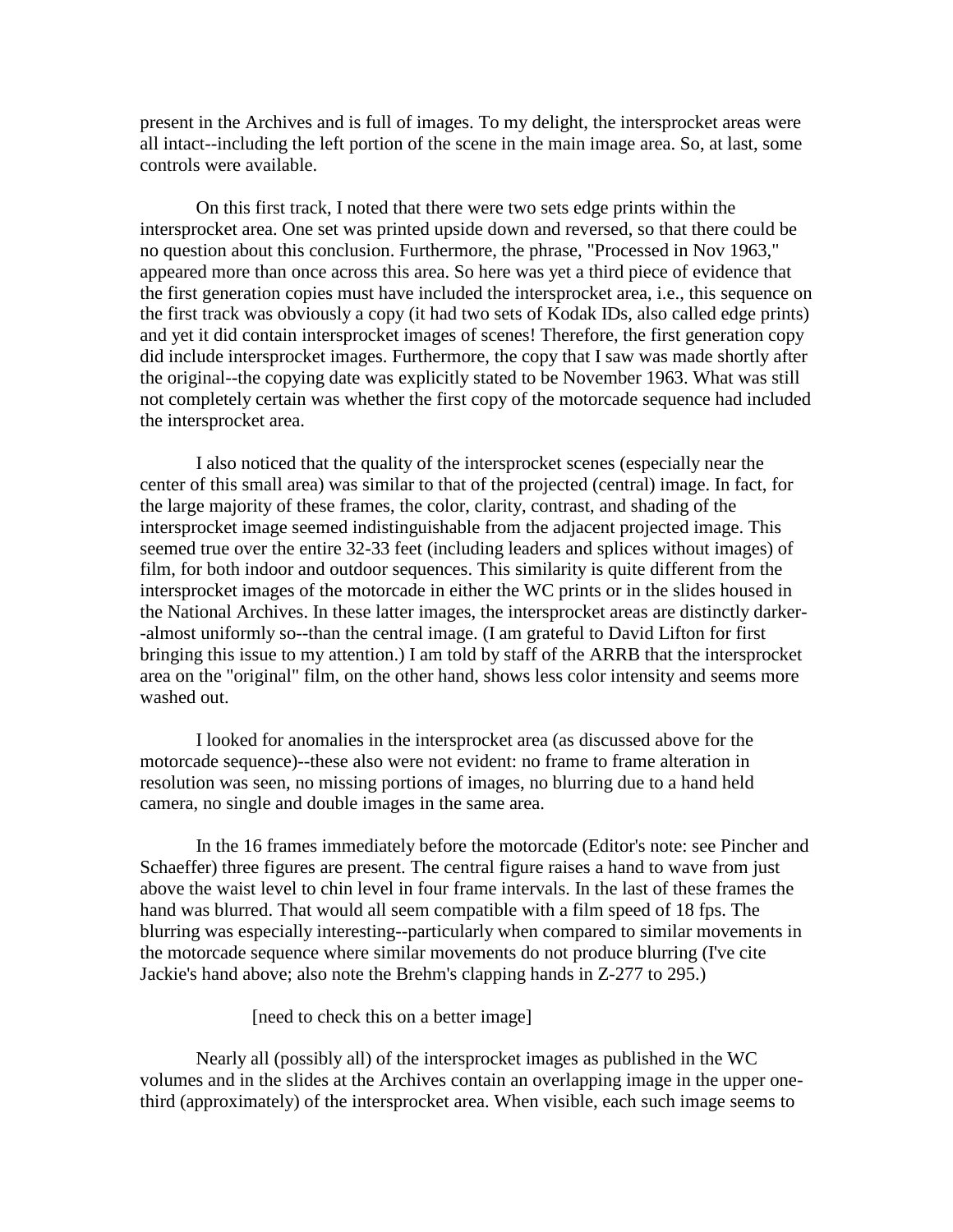be an extension (not a repetition) of the bottom of the preceding frame. For example, in the WC Hearings, from about Z-310 through 334 (the last one printed) the image of the motorcycle wheel and tire on the *right* side of the limousine can be seen. This is particularly well seen in Z-327. What is odd is that these images never appear anywhere as part of the projected (or central) image--they appear only in the intersprocket area. But the most peculiar feature is the apparent absence of such an effect in the first track. Why such an overlap occurs only on the motorcade sequence and nowhere else--unless an artifact of alteration is accepted--is a mystery.

The Kodak edge prints within the intersprocket area, as printed in the WC Hearings, contain two solid triangles. According to Noel Twyman, who discussed this with the Zapruder attorney, this identifies the film as produced in 1961 in Toronto. The ARRB agrees with this date. All of the other symbols, both on the reenactment film and on all copies in the Archives, contain the symbol of a solid triangle and a solid circle. Again, according to information from Twyman, these films are thereby dated to 1963. The ARRB also agrees with this date.

To my great surprise there were no symbols that would permit dating the "home movie" portion--none anywhere! If symbols appear on the motorcade track, why would they be absent from the motorcade portion?

One other point can be made. In the reply I received from the ARRB, it was explicitly stated that the original copy of the first track (the home movie portion) has not been located, nor, apparently, has any information about its whereabouts. If that is true, then the copy that I saw must be at least a third generation, and, as such, it might be expected to contain three sets of edge prints--i.e., one from each generation. My recollection, however, is that only two sets are present. But that is less pertinent than the fact that, once again--like so much of this material, expected film elements (sometimes early copies and sometimes originals) are missing.

To summarize all of this curious data, the following table may be useful.

| Film                | <b>Expected</b>      | Actual           |
|---------------------|----------------------|------------------|
| Re-enactment        | original version     | copy             |
| SS copies<br>A      | first generation     | second--or later |
| B                   | first generation     | third--or later  |
| C                   | first generation     | privately held   |
| Time-Life $(1967)$  | intersprocket images | none             |
| Z film, first track | original             | third generation |

Summary of Films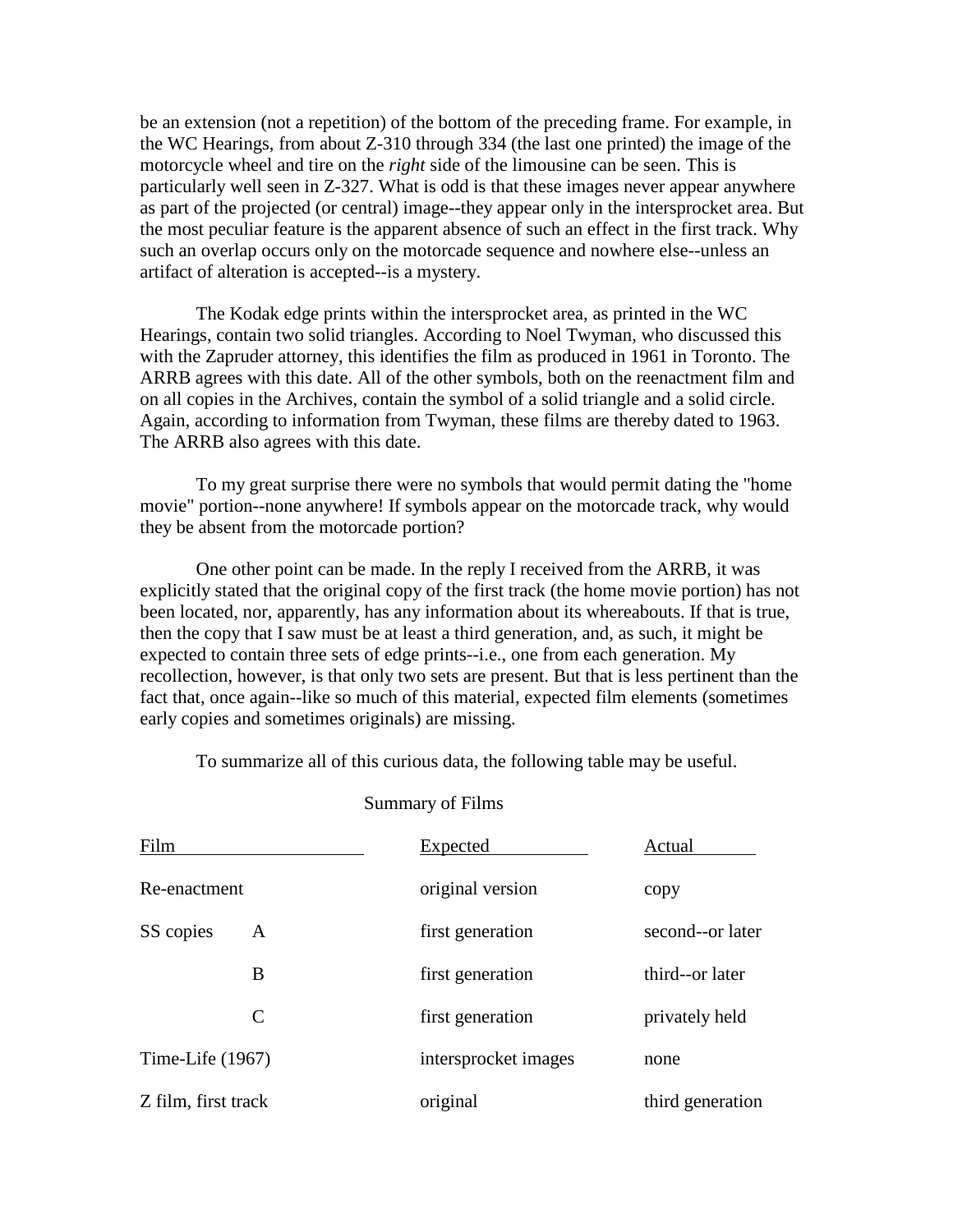|            | dark intersprocket images | normal images |
|------------|---------------------------|---------------|
|            | partial image overlap     | no overlap    |
|            | 1961 date                 | no dates      |
| Muchmore   | original                  | copy          |
| <b>Nix</b> | original                  | copy          |

In this table, the SS copies A, B, and C, refer to the three that were made at the Jamieson laboratory on November 22. I list the actual results under the assumption (still not finally proved) that the motorcade track should include an intersprocket image. The partial image overlap refers to the intersprocket area. The expected features of the first track are predicted from the second track (the motorcade sequence).

Ordinarily, none of these oddities should occur. That so many are present, especially in addition to all of the points made above, is quite astonishing. The evidence for film alteration is, at the least, highly suggestive. A few investigators regard such alteration as proven, while a good percentage of those familiar with the data, if not totally convinced, are at least highly skeptical of the film. Nonetheless, even yet, several well informed individuals still believe that the case has not been proved. For these, more evidence will be necessary.

## **SYNTHESIS**

It is time to try to draw all of these threads together. Although every thread of the tapestry will never be seen, a view of the landscape may now be emerging. All of these data point consistently toward film alteration. There are simply too many threads out of place, too many scenes (and whole film copies) missing, and too many peculiar features. Precisely what was done, which frames were excised and which frames were retained (but altered)--may never be completely clear. What follows is a current best guess, subject to revision based on new evidence. What is proposed here, however, does already explain a wide array of bizarre features.

Incriminating frames were excised--particularly those that showed posteriorly flying debris. Such frames would have provided overwhelming proof of a frontal shot. There is too much evidence for frame removal at other sites as well. Frames showing the limousine stop also were removed. Whether these latter frames were coincidentally the same as for the airborne debris is impossible to say with certainty--it is conceivable that some of them were. Whether any independent reason required removal of frames of a stopped (or slowed) limousine is debatable. The Secret Service, of course, may have wished such action (or lack of action) removed simply because it was potentially embarrassing. And, of course, if the limousine did stop, or slow a great deal, then a large number of frames could have been excised during that interval (or intervals). These could then have been made available for insertions into other scenes, as needed.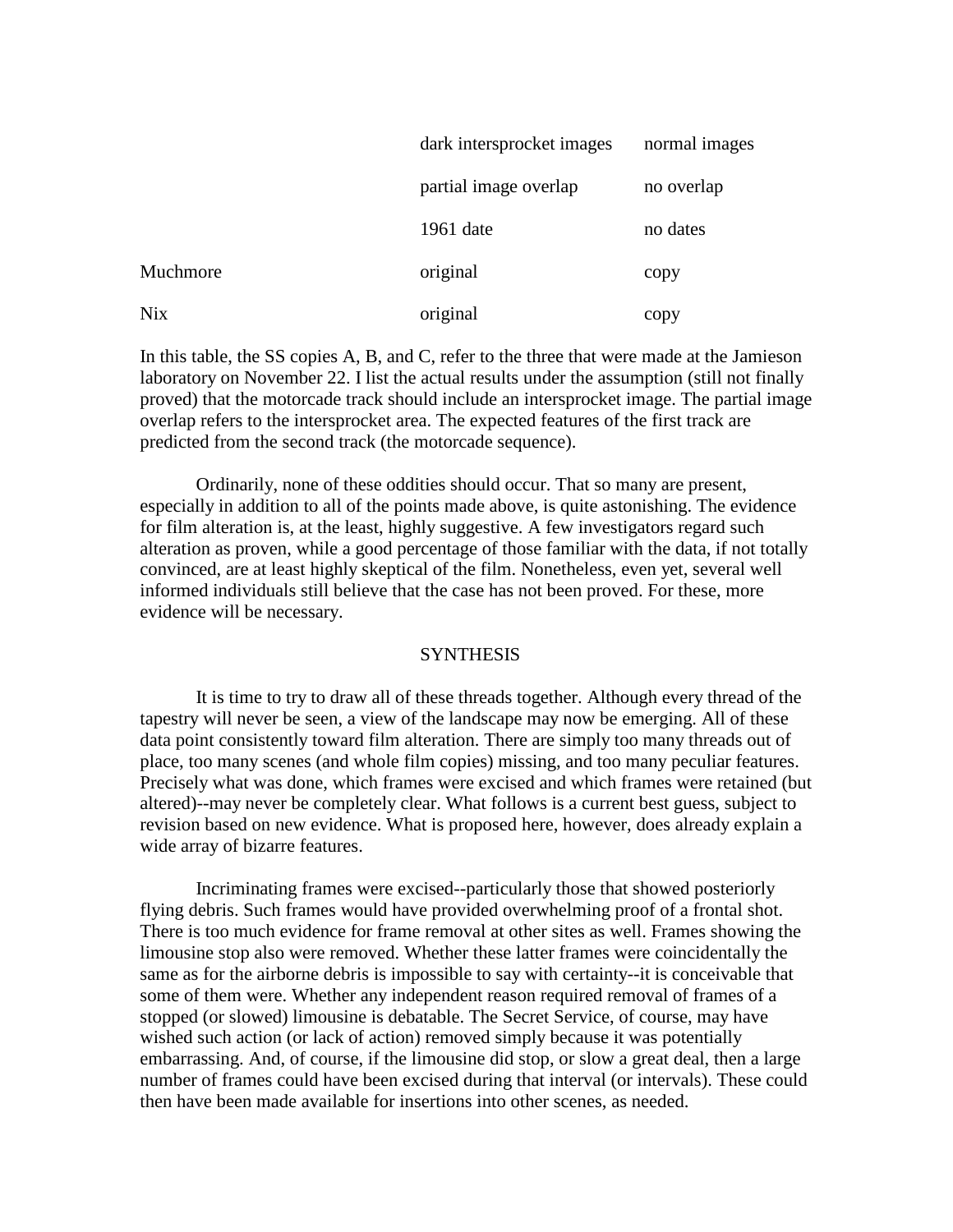A large block of frames may have been excised from the top of Elm Street to the first limousine frame. This may have been done to eliminate an embarrassing limousine turn, or simply to minimize the overall task of editing the film.

Most likely the original film was shot at 48 fps. A 25 foot track of film would contain about 2100 frames (7 frames/inch), or a about 44 seconds of action at 48 fps. This should be sufficiently long, enough even to encompass one or two limousine stops and an initial limousine speed as low as 3 to 4 mph. Zapruder could easily have shot the sequence at this speed. If he knew this, and in view of the above discussion of the first 16 frames on the motorcade side, it is even possible that he switched speeds, from 18 fps (normal) to 48 (slow motion) just after he shot these 16 frames--in order to catch the motorcade in slow motion.

The direct arguments for 48 fps are limited at present. The major one is the blinker light cycle time. Several more minor arguments have been alluded to above. It is possible, now that this issue has come to the fore, that further direct arguments for 48 fps will still be discovered; this is a rather new area of exploration. At the moment, however, the most powerful arguments for 48 fps are indirect. A film shot originally at 18 fps would make frame excision quite difficult--without being too obvious. Such an abbreviated film made from an 18 fps original would yield too much jerkiness--or, if this were corrected (if possible at all) by fabrication of new frames, then a great deal of effort would have to be expended for many such frames. Furthermore, the 18 fps scenario would still leave unexplained the lack of blurring during rapid movements--where some blurring would be expected.

Recognizing that Zapruder's camera had only two speeds (18 and 48 fps), the film editors would quickly have recognized that elimination of frames so as to produce an 18 fps film would have to be their goal. If frame had to be excised, they had no other reasonable choice. As a first step every other frame could have been excised--at least for much of the film. This would immediately eliminate a large number of undesirable frames and yield a 24 fps film. The work of Pincher and Schaeffer on the emergency blinker rate is compelling evidence that some portions of the film may simply have been left just like that. The eyewitness accounts of JFK's movements, the airborne debris, and the limousine stop(s) would require excision of more frames. Removal of frames during a limousine deceleration has been explored in some detail by Art Snyder by use of computer modeling. His conclusion was that an original 48 fps film could be cut down to 12 fps and then filled in with extra frames to return the speed to about 18 fps. He concluded that acceptable results could be obtained in this fashion. The chief reason that this approach could work is the limited resolution within each frame--this is so limited that effects of tampering (of the type being discussed here) could be hidden within the existing uncertainty of position within each frame. The uncertainty issue has been explored previously by Paul H. Salamanowicz for the HSCA (Record Number 180- 10102-10425). He concluded that positions from frame Z-151, 173, and 193 could be determined to within 0.5 meters; frames 272, 313, and 410 are accurate to within 2.0 meters. If the limousine moved at about 1 ft/frame, then the first inaccuracy would be about 1.5 frames, but the second is about 6 frames!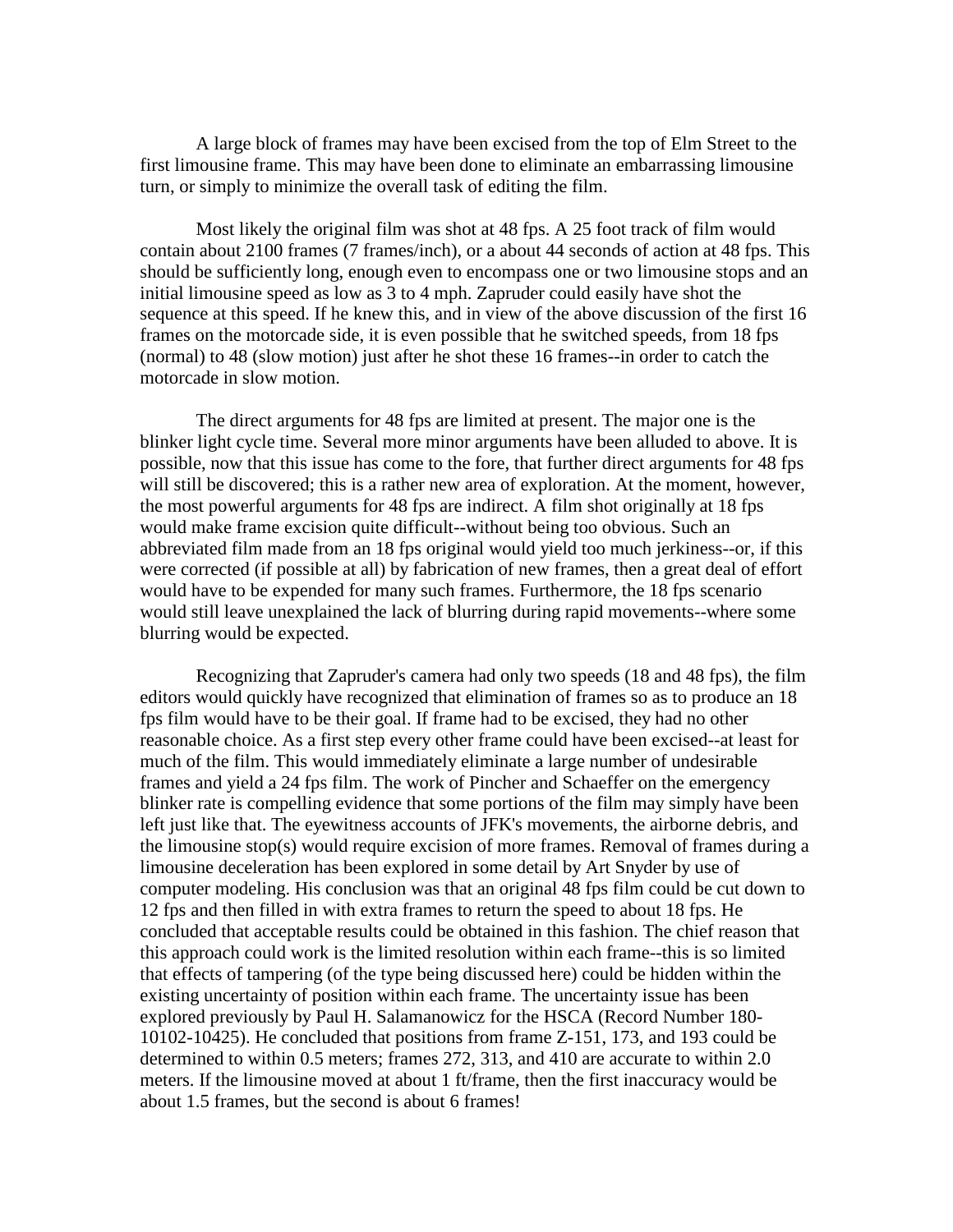It appears that the two head shots have been combined into one. The witnesses saw a bloody spray and tissue debris with the second head shot (near Z356 in the first reenactments) but apparently no halo (and little debris) with the first head shot (near Z276 in the first reenactments). That such a halo is seen with the second shot, but not with the first one may also be explicable. Only after disruption of major intracranial blood vessels and passage of a brief period of time (during which blood could accumulate) could there be sufficient blood to yield such a halo.

The other puzzle that this may solve is the apparent absence of JFK's right occipital defect in Z-313 and immediately afterwards. Most likely it was not there--at least not yet. What Jackie saw flying through the air was a bloodless bone from the skull vertex. Only with the second shot, did the remainder of the skull explode with a halo of blood and a blow out of the right occipital area. In fact, close inspection of the top of JFK's head at frames in the mid Z-330s shows a distinct change in contour. The light is reflected off in a manner that suggests missing skull--and this effect extends well posterior to the skull vertex. This defect is seen in multiple frames in a consistent manner. (It must be remembered that, even if this is believed, it would not prove that the second head shot occurred at this particular frame number--this image of JFK's head could have been extracted from a frame around Z-358 and simply inserted here as a composite image.)

In addition, it would be reasonable to place such a fabricated (or perhaps conflated) head shot somewhere between the two actual head shots; in fact, Z-316 is the halfway point between the last two shots of the first reenactments. That is very close to the currently visible head shot at Z-313. Such a midway choice would also be less likely to clash with the memories of eyewitnesses than would a total removal of one or the other head shot. It would have the additional advantage, if Hepler is correct, of removing another closely spaced shot (at Z-315) that hit Connally. Such a visible shot to Connally would be uncomfortably close (for a lone gunman theorist) to both head shots. It would also be a fourth shot, one too many for the WC conclusions.

In the film, except for the final acceleration, the limousine advances uniformly for much of this interval between the two last shots in the first reenactments. En bloc removal of frames could not be done without causing the limousine suddenly to leap forward. It seems likely, therefore, that frames were left in so that the limousine would appear to be progressing uniformly. However, JFK's positions in the limousine would require alteration, at least for some of these frames, in order to eliminate the impression of two separate shots.

This problem could have been solved by transparency retouching (**Editor's note**: see Jack White's article), which was a well developed skill by this time. Jack White notes that he frequently had to rely on this process in his own work and that the results were typically undetectable. Such a process (imprecisely done) could explain the apparent absence of facial features in Jackie in one frame and the inexplicably (and temporarily) missing portion of JFK's head in several frames. An alternate possibility is the use of some portions of already excised frames--or a combination of the these two options.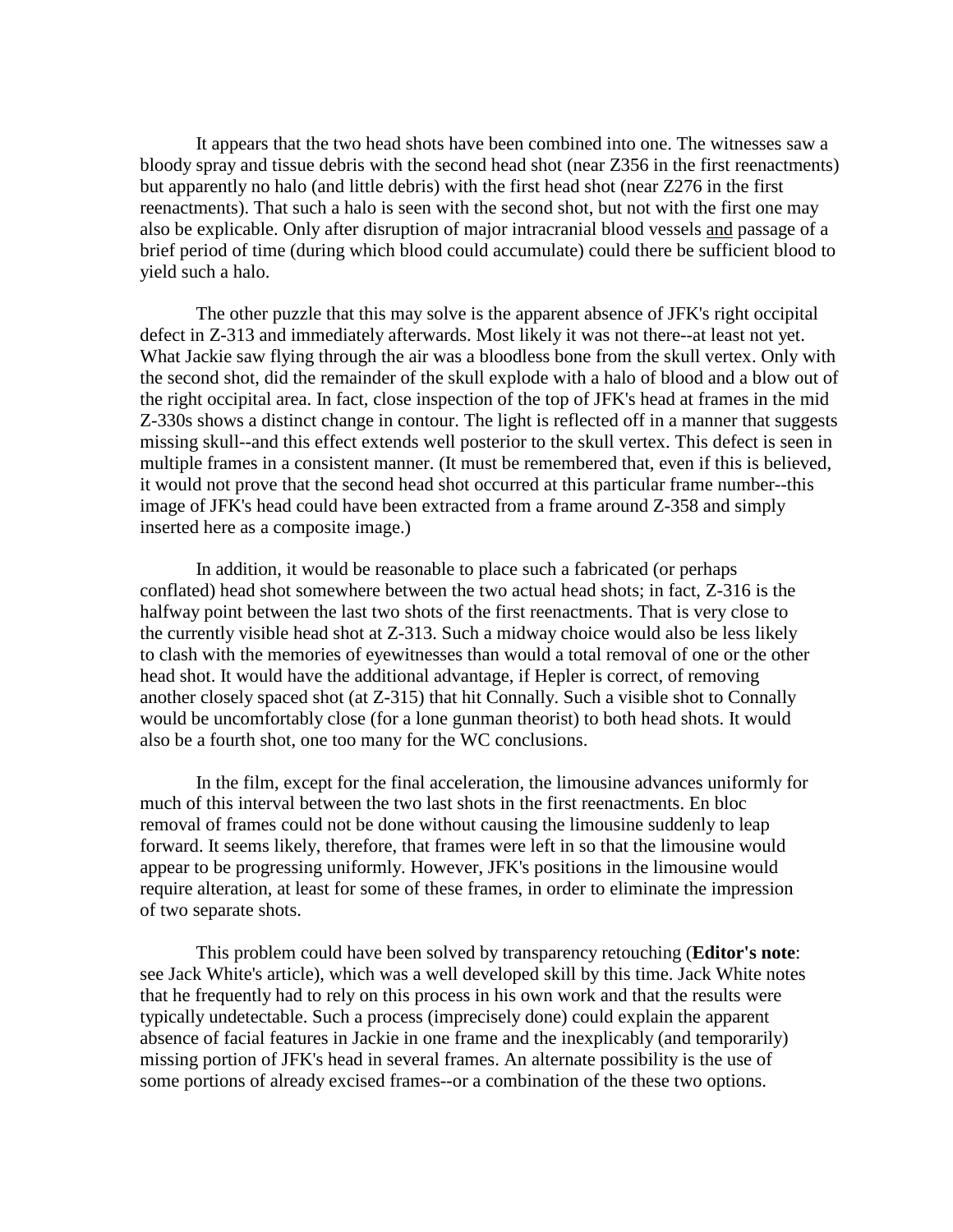In addition, portions of some frames may have been repeated over and over in order to replace necessarily excised frames. The head snap may have resulted from this maneuver. This may have been done for JFK (and possibly for Jackie, too) in that long, apparently stationary, sequence preceding Z313. Another place where this may have occurred is for the bystanders to the left of the Stemmons Freeway sign. The peculiar absence of magnification changes for this intersprocket area has already been noted. Regarding these bystanders to the left of the sign, it is extraordinary that Weatherly, via his analysis of streaks and camera motion, independently concludes that these bystanders have been inserted as a composite image.

The intersprocket area has been of particular interest in many of these queer observations. There is a specific reason that it may have posed unique problems. The Kodak edge prints (IDs) are located along the film edge in the intersprocket area. In the WC images these edge prints are *Kodachrome II 1. 1: 37 ... Safety Film*. Where the dots appear here there are symbols on the film: a solid (white) vertical bar followed by two identical solid (white) triangles. These latter two triangles date the film to 1961.

If every other frame had initially been eliminated (or any other regular pattern) then this entire intersprocket pattern of edge prints would have been interrupted. A loss of a portion of any of these IDs would have been obvious evidence of tampering. So a decision had to be made: either to leave the intersprocket area out entirely, or to replace it so that it looked like the original. If the first option had been chosen, it might have worked. We have so little intersprocket information today that we might not have known what to expect. (In this case, the first track may also have been discarded.) When Zapruder's camera was used to shoot the May 1964 reenactment, the sudden appearance of intersprocket images would have been embarrassing; but perhaps only the FBI would have known. Nonetheless, the original film is not now available--there is only a copy with no intersprocket images. It is possible, however, that copies of individual frames had been made by then. Such copies were made for the surveyors. (At a February 25, 1964, WC meeting, Herbert Orth of *LIFE* volunteered to make 35mm slides. Whether such slides existed before that seems unknown.) If any copies of individual frames included the intersprocket areas the first option may have been considered too dangerous. That the 4 x 4 transparencies were made from the original film is strongly suggested by Thompson (p. 17). He cites the testimony of FBI agent Lyndal Shaneyfelt for this likely conclusion. In any case, there could still have been concern that any subsequent film shot with Zapruder's camera would show an intersprocket image. If so, a question of authenticity would immediately arise.

It is likely, therefore, that the second option, of reproducing these symbols correctly, had to be chosen. This probably required the simultaneous projection of an intersprocket image and the main image onto a single surface. (See *Basic Animation Techniques* by Brian G.D. Salt or *The Special Effects of Cinematography* by Raymond Fielding. I was able to obtain many of these out of print books at a used book store in San Diego.) Appropriate image masking and matching at the junction would be required. (I believe that Lifton has proposed a step of this nature). Artifacts from such a process may have been left behind: the shadow discontinuity at Z-317 discovered by Marler, the entire 8 mm film that was loaned to me by Lifton that shows so many composite frames, the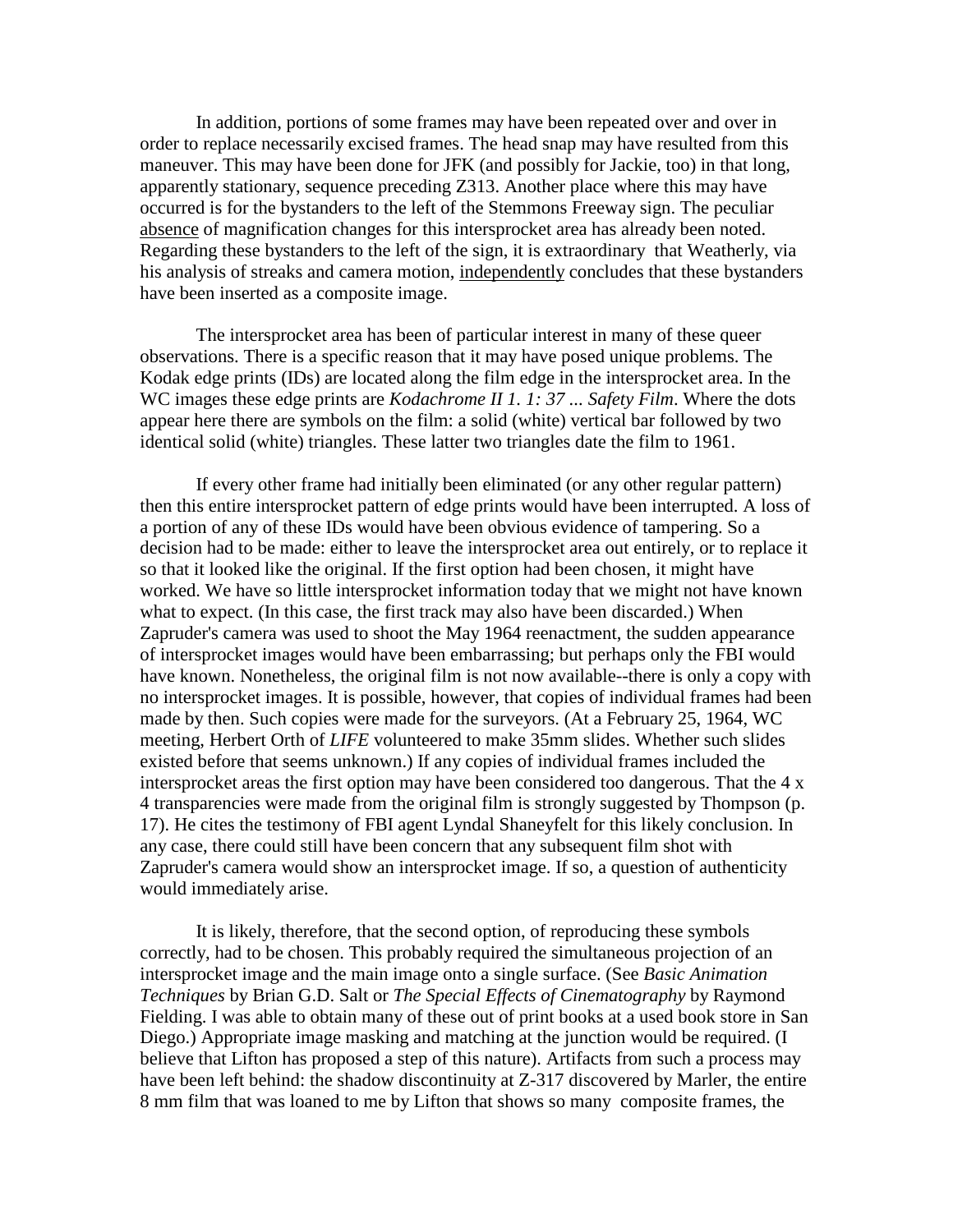magnification changes that commonly occur across this interface, the double images that are sometimes seen in the intersprocket area (often only in a portion of it), the leaked image into the top third of the succeeding intersprocket image, and the fact that the image is darker in the intersprocket area (not seen on the first track). Weatherly even offers a compelling explanation for the double images and for the blurred images. He reports that it is common in cinematography to replace missing frames with either a composite frame- -one that includes an overlap of images from the frame on each side. In any case, this is a surprisingly long list of oddities--where none at all should exist.

Frame excision can explain multiple curious features: the absent limousine stop, the altered movement of JFK's head (including the contraction of two head shots into one), the loss of Connally's left turn, the disappearance of obvious blood on Connally's shirt front, the excessively rapid movement of multiple individuals, the disappearance of tissue debris from the limousine trunk and from the air.

## New Proposals

Other than those issues addressed above, what additional evidence might be forthcoming? It should first be recognized that additional studies of the purported original film are unlikely to occur until it becomes public property. There is one possible exception to this, however--these studies could occur if the government itself should question the authenticity of the film. In that case, the purchase price of the film could be adversely affected and the government, for that reason alone, might wish to consider such studies. The assistance of optical physicists and engineers would doubtless be recruited for such an effort. Some possibilities would include spectroscopic and densitometric studies from the intersprocket area vs. the projected image--for both the first and second tracks of the Zapruder film. Location of other developed Kodak film containing two solid triangles (from 1961) and comparison to the Zapruder film could be useful (I have not even completed my review of my father's collection from about that era.) Sophisticated physical techniques for dating or for identifying such film might be used. Or, if this is not possible, then at least direct comparisons of the Zapruder film to these concurrent controls could be carried out. These comparisons, by themselves, could prove definitive.

The first track of the film should be re-examined as discussed above. New questions should be asked: Is the spacing of the edge prints similar to what is printed in the WC volumes? Is the frequency of the edge prints (on the same film) consistent? Is the spacing of the individual symbols constant? Is the spacing of the entire edge print similar (or identical to) other film of the same type? Do the 16 frames immediately before the motorcade (on the second track) show an superimposed image in the upper one third of the intersprocket area? What is the quality of the image in the intersprocket area of the first 16 frames? (If these 16 frames were shot at 18 fps and the motorcade at 48 fps, then the exposure times would be different and the image brightness might also be different. Optical density studies might be useful for this comparison.)

Finally, a straightforward test, requiring no special expertise, could be done now. Simply shooting a new roll of film with the Zapruder camera (at both 18 and 48 fps) would answer some very basic questions: